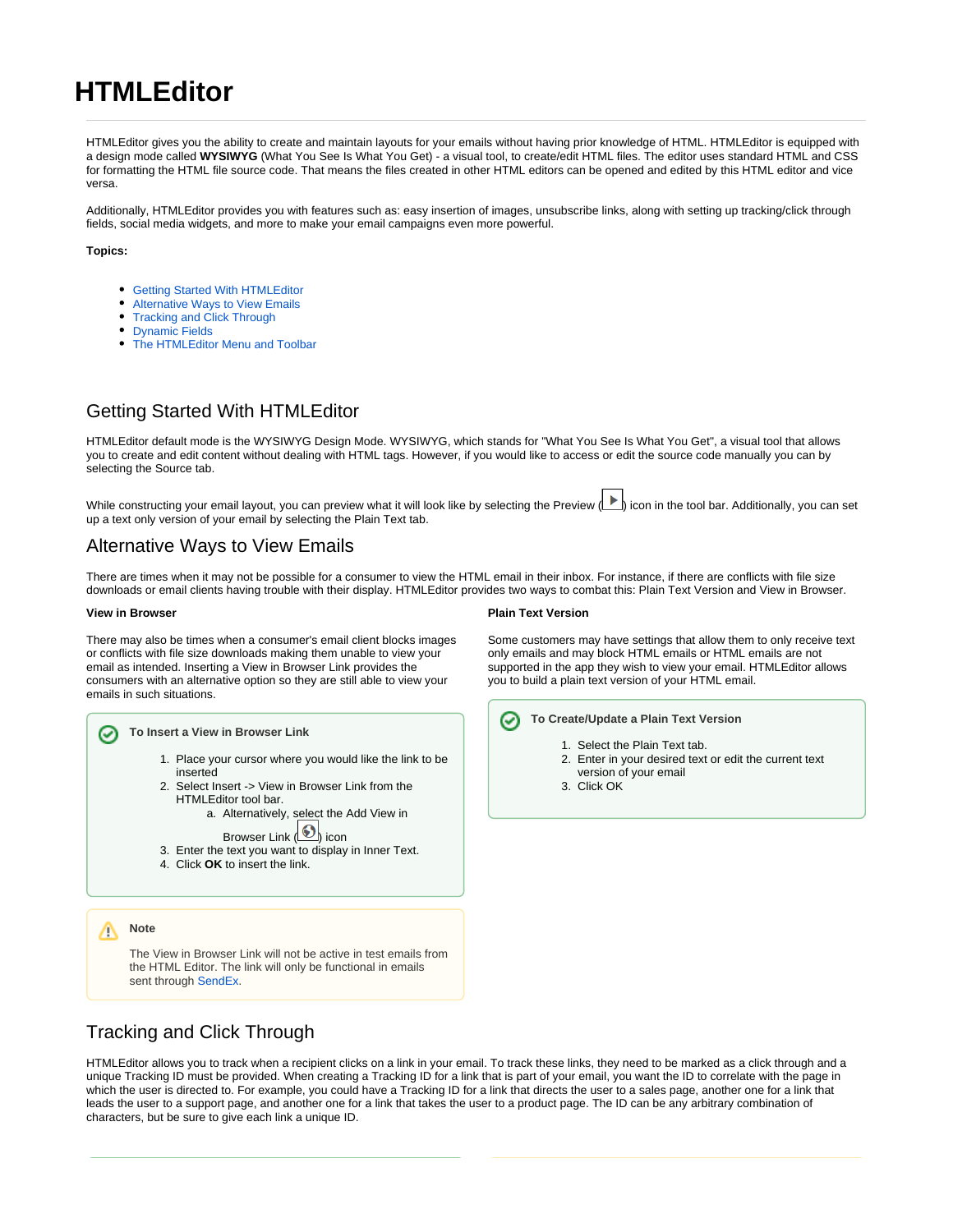

# <span id="page-1-0"></span>Dynamic Fields

HTMLEditor allows you personalize your emails by inserting a value from a field in your database. To include dynamic content in your html type the field name you wish to insert in double curly brackets like so: {{YourFieldName}}.

When inserting a Dynamic Field into your email, you want the Dynamic Field to be a field on the table in your database that the HTML can reference. For example, you could have a Dynamic Field for Customer Name to display to make the email more personal, or for Price and/or date if there is a limited time offer. Be sure that the Dynamic Field is a field on the database that your HTML Template can reference.



5. If you wish to overwrite/hard-code the value of the

Dynamic Field you just created, redirect to the

The Dynamic Fields will not be active in test emails from the HTML Editor unless you overwrite/hard-code a value. The Dynamic Field will only be functional in emails sent through [S](https://knowledgebase.marketwide.online/display/MKB/SendEx) [endEx.](https://knowledgebase.marketwide.online/display/MKB/SendEx)

## <span id="page-1-1"></span>The HTMLEditor Menu and Toolbar

Dynamic Fields Tab.

| Icon               | <b>Description</b>                                        | <b>Menu Equivalent</b>   |
|--------------------|-----------------------------------------------------------|--------------------------|
| <b>O</b> New       | Creates a new HTML template.                              | $\overline{\phantom{m}}$ |
| <del>b</del> ∕Open | Opens a saved HTML template.                              | $\overline{\phantom{m}}$ |
| Save               | Saves the current HTML template                           | $\overline{\phantom{m}}$ |
| <br>Save As        | Allows you to select how and where the template is saved. | $\overline{\phantom{m}}$ |
| <br><b>import</b>  | Opens a template from your local machine.                 | $\overline{\phantom{m}}$ |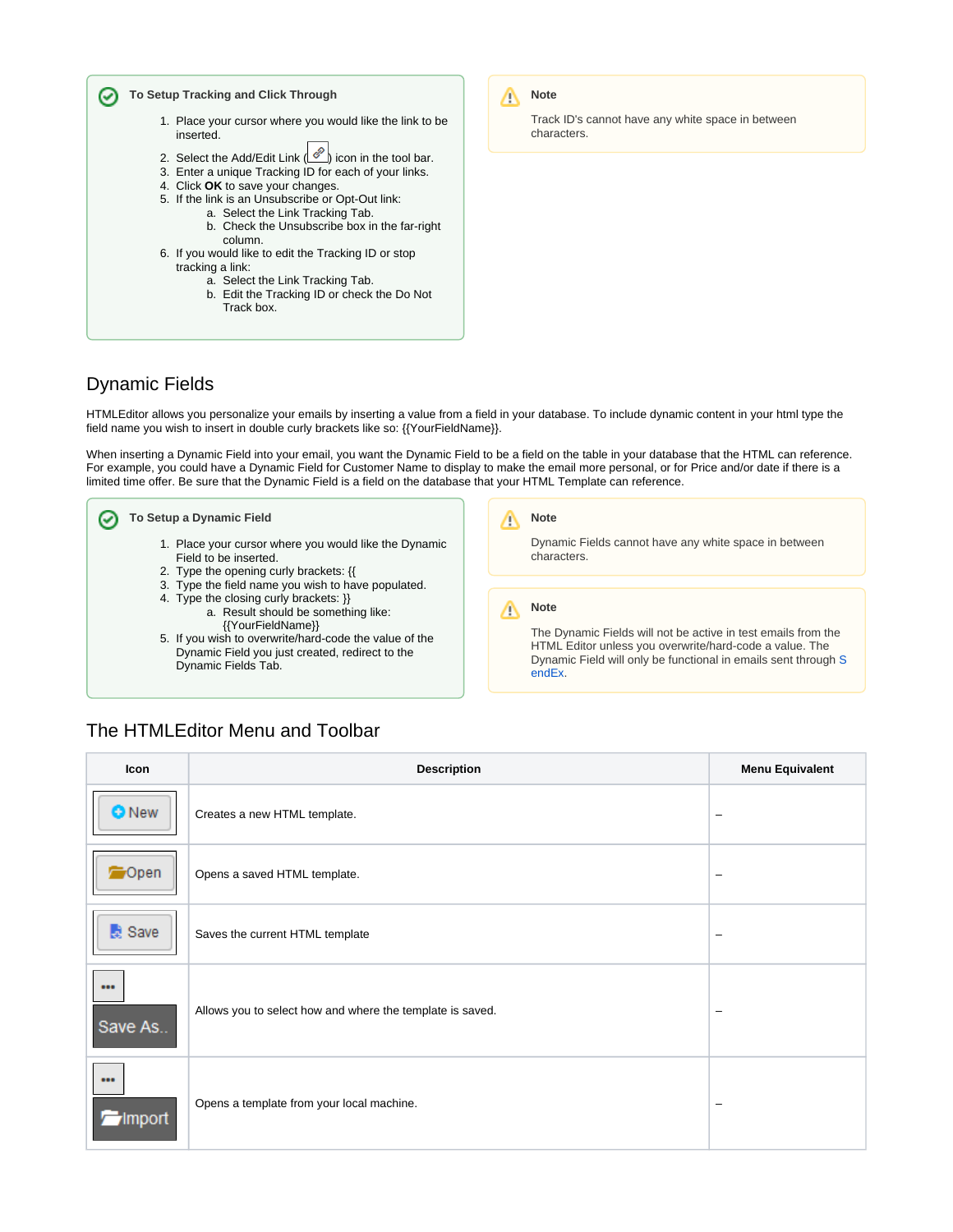| <br><b>A</b> Print   | Prints the email layout                                                                                                           | -                                          |
|----------------------|-----------------------------------------------------------------------------------------------------------------------------------|--------------------------------------------|
| <br><b>Duplicate</b> | Duplicates the HTML Template.                                                                                                     |                                            |
|                      | Allows you to sequentially undo up to the last 20 actions.                                                                        | Edit > Undo                                |
|                      | Allows you to sequentially redo up to the last 20 actions.                                                                        | Edit > Redo                                |
|                      | Adds the content to the clipboard and removes it from the layout.                                                                 | Edit > Cut                                 |
|                      | Copies the selected content.                                                                                                      | Edit > Copy                                |
|                      | Pastes the clipboard content.                                                                                                     | <b>Edit &gt; Paste</b>                     |
|                      | Pastes the content in text format.                                                                                                | Edit > Paste as Text                       |
| --                   | Selects the entire layout.                                                                                                        | Edit > Select All                          |
|                      | Opens the Find and Replace window to look for matching text, remove and replace all instances<br>with given text.                 | Edit > Find and replace                    |
| P                    | Opens the Insert/Edit Link window to configure hyperlinks.                                                                        | Insert > Link                              |
| M                    | Opens the Insert/edit image window to configure images.                                                                           | Insert > Image                             |
|                      | Opens the Insert/edit video window to configure videos.                                                                           | <b>Insert &gt; Media</b>                   |
| Ą,                   | Opens the Unsubscribe window, which allows you to insert a link for a user to unsubscribe from<br>emails.                         | Insert > Unsubscribe Link                  |
| O                    | Opens the View in Browser window, which allows you to insert a link that enables the user to view<br>your email in a web browser. | Insert > View in Browser<br>Link           |
|                      | Opens the Symbols window and allows you to choose a listed symbol to insert into your email<br>layout.                            | Insert > Special character                 |
| —                    | Inserts a horizontal line.                                                                                                        | Insert > Horizontal Line                   |
|                      | Inserts an anchor link in the HTMLEditor.                                                                                         | Insert > Anchor                            |
|                      | Gives option for inserting various date/time formats within the HTMLEditor.                                                       | <b>Insert &gt; Date/time</b>               |
|                      | Inserts a non-breaking space in the HTMLEditor.                                                                                   | Insert > Nonbreaking<br>space              |
|                      | Allows hidden characters to be seen.                                                                                              | View > Show invisible<br>characters        |
|                      | Allows HTML blocks to be seen.                                                                                                    | View > Show blocks                         |
|                      | Allows specific visual aids to be seen.                                                                                           | View > Visual aids                         |
|                      | Directs you to Preview mode where you can see what the email will look like when opened by a<br>recipient.                        | View > Preview / Send<br><b>Test Email</b> |
| В                    | Toggles bold text.                                                                                                                | Format > Bold                              |
| Ι                    | Toggles italics text.                                                                                                             | Format > Italic                            |